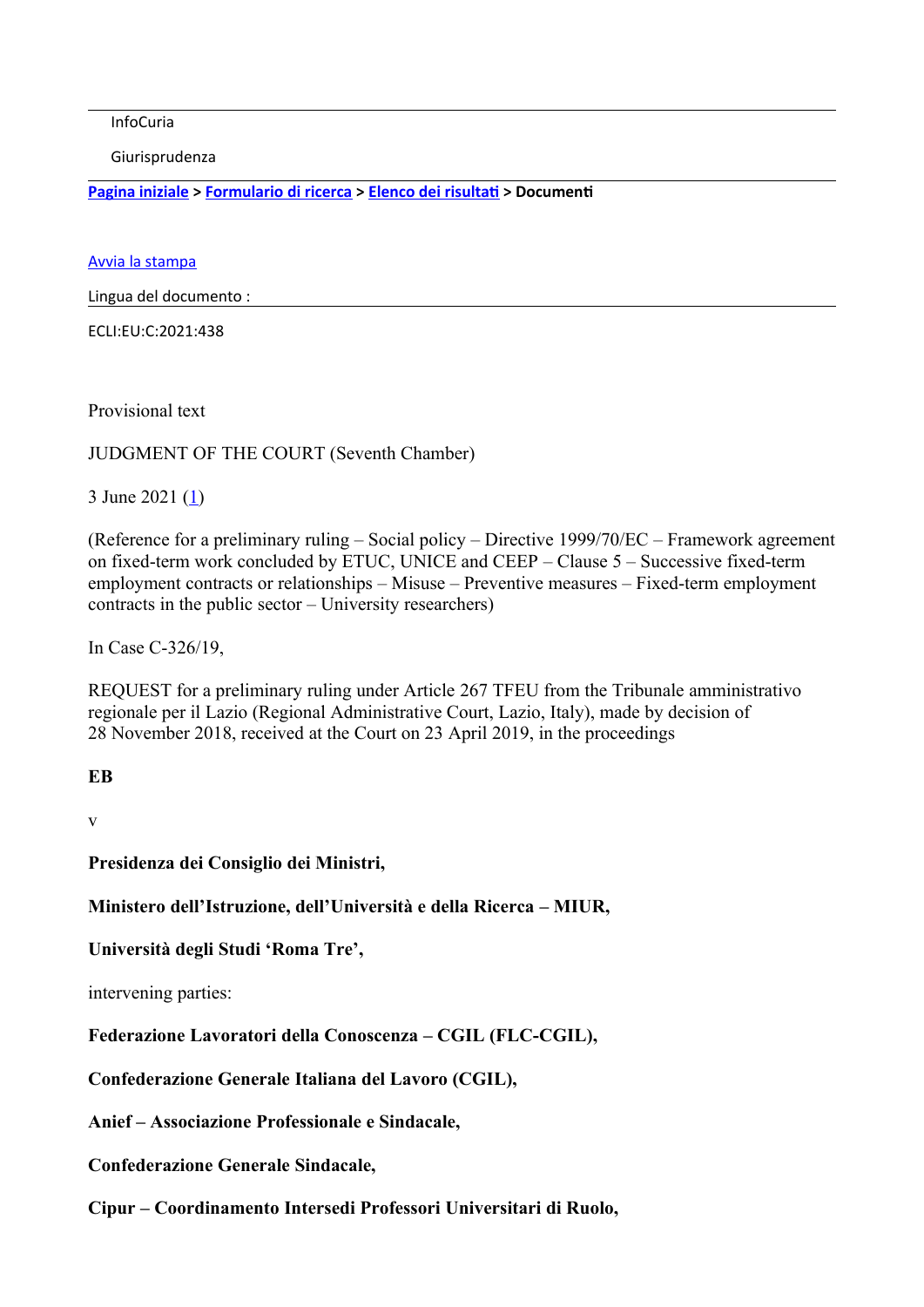THE COURT (Seventh Chamber),

composed of A. Kumin (Rapporteur), President of the Chamber, T. von Danwitz and P. G. Xuereb, Judges,

Advocate General: M. Bobek,

Registrar: A. Calot Escobar,

having regard to the written procedure,

after considering the observations submitted on behalf of:

– EB, by F. Dinelli and G. Grüner, avvocati,

– the Università degli Studi 'Roma Tre', by L. Torchia, avvocata,

– the Confederazione Generale Italiana del Lavoro (CGIL) and the Federazione Lavoratori della Conoscenza – CGIL (FLC-CGIL), by F. Americo, I. Barsanti Mauceri and A. Andreoni, avvocati,

– the Anief – Associazione Professionale e Sindacale, by S. Galleano, V. De Michele and W. Miceli, avvocati,

– the Confederazione Generale Sindacale, by T. M. de Grandis and V. De Michele, avvocati,

– the Cipur – Coordinamento Intersedi Professori Universitari di Ruolo, by E. Albé, avvocata,

– the Italian Government, by G. Palmieri, acting as Agent, and by C. Colelli and L. Fiandaca, avvocati dello Stato,

– the European Commission, by G. Gattinara and M. van Beek, acting as Agents,

having decided, after hearing the Advocate General, to proceed to judgment without an Opinion,

gives the following

### **Judgment**

1 This request for a preliminary ruling concerns the interpretation of Clause 5(1) of the framework agreement on fixed-term work, concluded on 18 March 1999 which is annexed to Council Directive 1999/70/EC of 28 June 1999 concerning the framework agreement on fixed-term work concluded by ETUC, UNICE and CEEP (OJ 1999 L 175, p. 43).

2 The request has been made in proceedings between EB, an academic researcher, the Presidenza del Consiglio dei Ministri (President of the Council of Ministers, Italy), the Ministero dell'Istruzione dell'Università e della Ricerca (Ministry of Education, Higher Education and Research, Italy) and the Università degli Studi 'Roma Tre' ('the University') concerning the refusal to extend his fixed-term employment contract beyond the period provided for by law and, thereby, transform it into a contract of indefinite duration, or to allow him to undergo the appraisal for the purposes of appointment to the post of associate professor.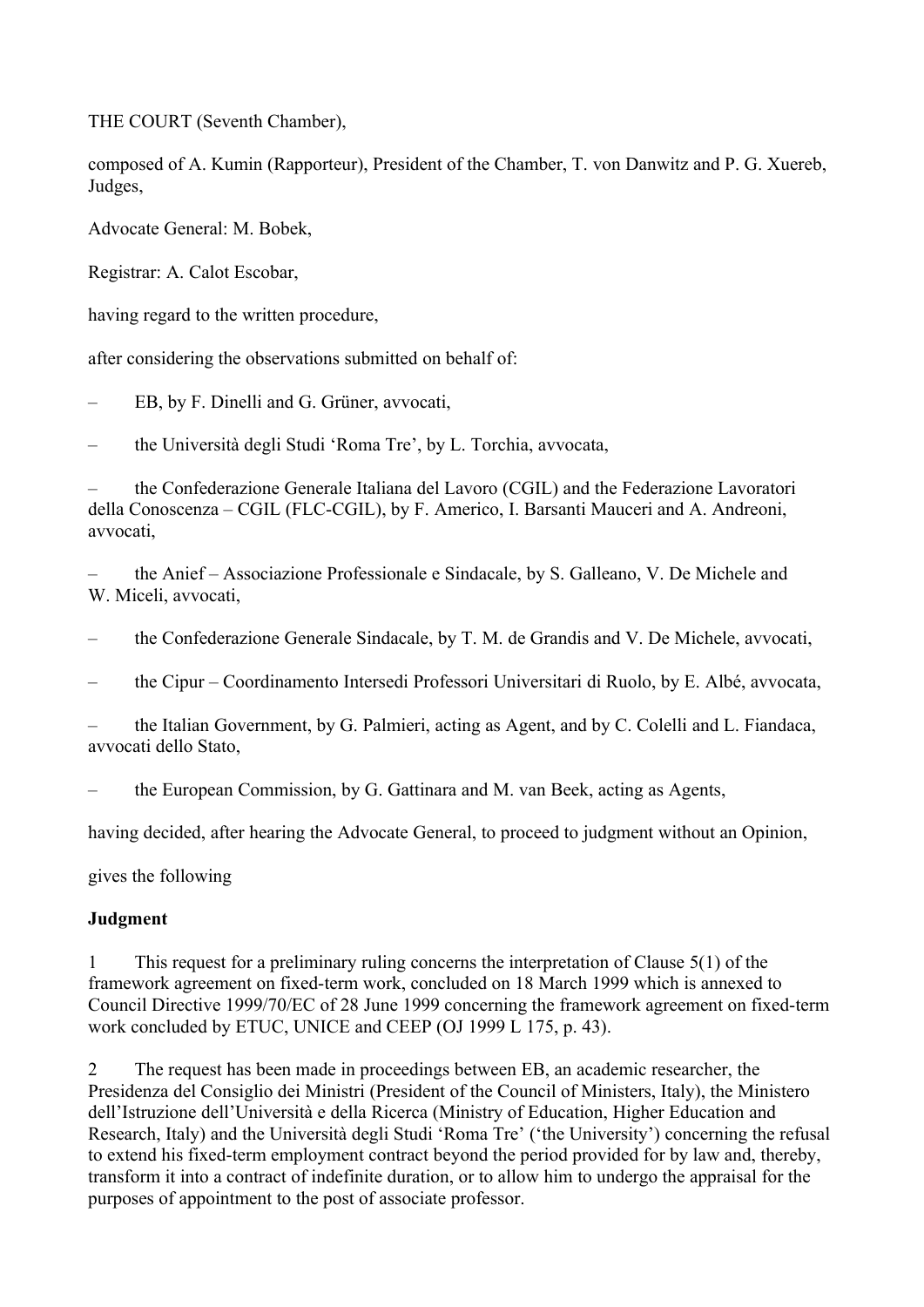# **Legal context**

## *European Union law*

3 Recital 14 of Directive 1999/70 is worded as follows:

'the signatory parties wished to conclude a framework agreement on fixed-term work setting out the general principles and minimum requirements for fixed-term employment contracts and employment relationships; they have demonstrated their desire to improve the quality of fixed-term work by ensuring the application of the principle of non-discrimination, and to establish a framework to prevent abuse arising from the use of successive fixed-term employment contracts or relationships[.]'

4 The second paragraph of the preamble to the framework agreement states that the parties to the agreement 'recognise that contracts of an indefinite duration are, and will continue to be, the general form of employment relationship between employers and workers [and that] fixed-term employment contracts respond, in certain circumstances, to the needs of both employers and workers'.

5 Clause 1 of the framework agreement provides:

'[That it]… is to:

(a) improve the quality of fixed-term work by ensuring the application of the principle of nondiscrimination;

(b) establish a framework to prevent abuse arising from the use of successive fixed-term employment contracts or relationships.'

6 Clause 3 of the framework agreement, headed 'Definitions', provides:

'1. For the purpose of this agreement the term "fixed-term worker" means a person having an employment contract or relationship entered into directly between an employer and a worker where the end of the employment contract or relationship is determined by objective conditions such as reaching a specific date, completing a specific task, or the occurrence of a specific event.

…'

7 Clause 4 of the framework agreement, entitled 'Principle of non-discrimination', provides, in subparagraph 1:

'In respect of employment conditions, fixed-term workers shall not be treated in a less favourable manner than comparable permanent workers solely because they have a fixed-term contract or relation unless different treatment is justified on objective grounds.'

8 Clause 5 of the framework agreement, headed 'Measures to prevent abuse', provides:

'1. To prevent abuse arising from the use of successive fixed-term employment contracts or relationships, Member States, after consultation with social partners in accordance with national law, collective agreements or practice, and/or the social partners, shall, where there are no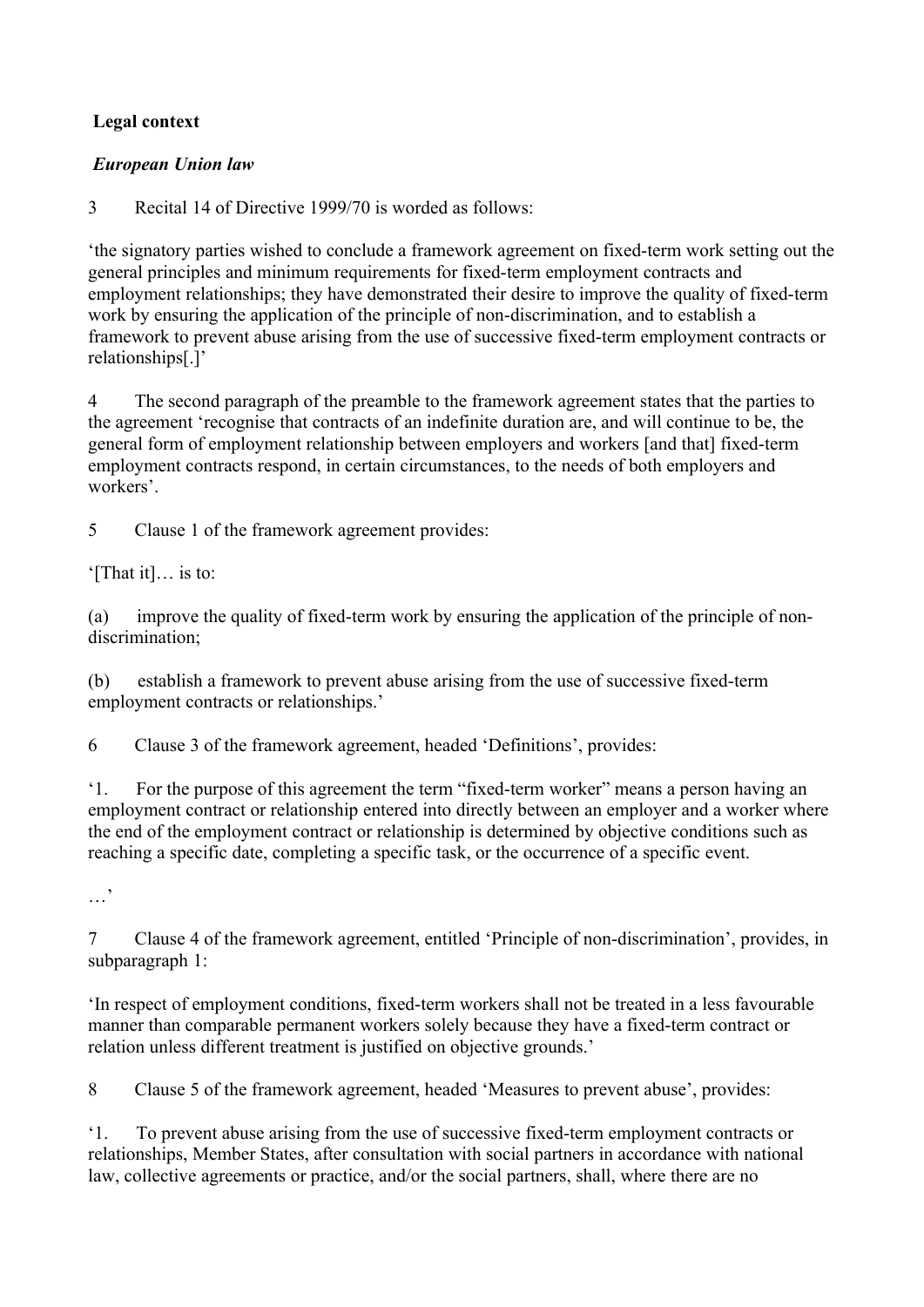equivalent legal measures to prevent abuse, introduce in a manner which takes account of the needs of specific sectors and/or categories of workers, one or more of the following measures:

(a) objective reasons justifying the renewal of such contracts or relationships;

(b) the maximum total duration of successive fixed-term contracts or relationships;

(c) the number of renewals of such contracts or relationships.

2. Member States after consultation with the social partners and/or the social partners shall, where appropriate, determine under what conditions fixed-term employment contracts or relationships:

(a) shall be regarded as "successive"

(b) shall be deemed to be contracts or relationships of indefinite duration.'

9 Clause 8 of the framework agreement, headed 'Provisions on implementation', provides:

'1. Member States and/or the social partners can maintain or introduce more favourable provisions for workers than set out in this agreement.

### *Italian law*

10 Article 24 of Legge No 240 – Norme in materia di organizzazione delle università, di personale accademico e reclutamento, nonché delega al Governo per incentivare la qualità e l'efficienza del sistema universitario (Law No 240 – Provisions on the organisation of universities, academic staff and recruitment, as well as the power granted to the Government to encourage the quality and efficiency of the university system) of 30 December 2010 (Ordinary Supplement to GURI No 10 of 14 January 2011; 'Law No 240/2010'), entitled 'Fixed-term researchers', provides:

'1. Depending on the resources available for planning purposes, universities may, for their research, teaching, supplementary teaching and student services activities, conclude fixed-term employment contracts. The contract defines, on the basis of the university's regulations, the arrangements for carrying out teaching, non-curricular activities and student services activities and research.

2. The recipients shall be chosen by public selection procedures organised by the universities by means of a regulation within the meaning of Law No 168 of 9 May 1989 in compliance with the principles set out in the European Charter for Researchers annexed to the Commission Recommendation of 11 March 2005 (2005/251/EC) …

3. Those contracts shall have the following features:

(a) contracts for a period of three years, renewable once only for a period of two years, after a positive appraisal of the teaching and research activities carried out, on the basis of modalities, criteria and parameters defined by ministerial decree; those contracts may also be concluded with the same person in separate institutions;

<sup>…&#</sup>x27;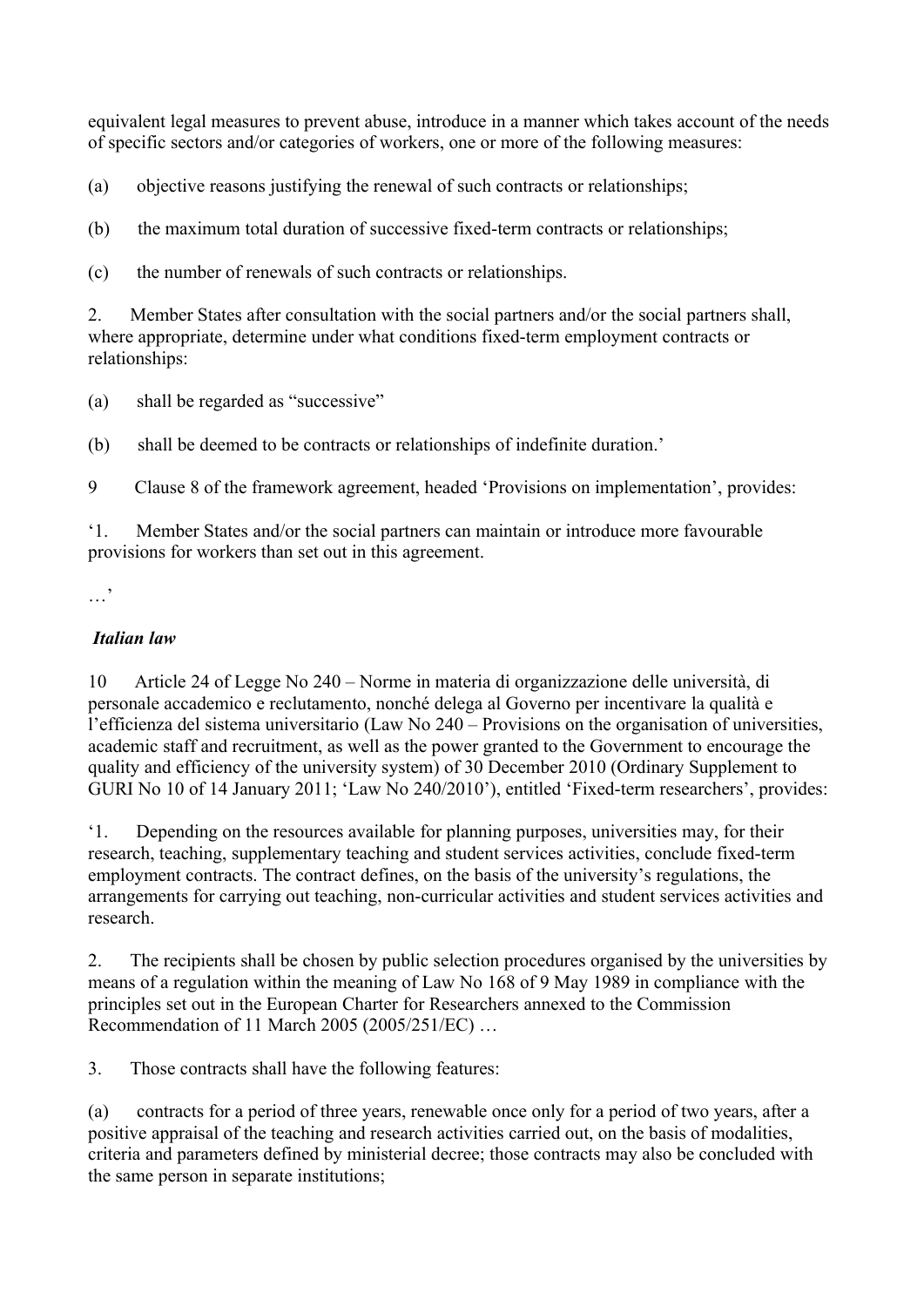(b) contracts for a period of three years, reserved for candidates who have been employed under the contracts referred to under (a), or who have obtained the national scientific qualifications entitling them to work as Category 1 and Category 2 teaching staff referred to in Article 16 of this Law, who hold a specialised medical diploma or who, for at least three years, consecutively or otherwise have received research grants within the meaning of Article 51(6) of Law No 449 of 27 December 1997, research grants as referred to in Article 22 of this Law, post-doctoral fellowships as referred to in Article 4 of Law No 398 of 30 November 1989, or similar contracts, grants or fellowships at foreign universities.

…

5. Depending on the resources available for planning purposes, in the third year of the contract referred to in paragraph 3(b), the University shall appraise the contract holder who has obtained the scientific qualifications referred to in Article 16 with a view to his or her appointment to the post of associate professor referred to in Article 18(1)(e). In the event of a positive appraisal, at the end of the contract, the contract holder shall be appointed to the post of associate professor. The appraisal shall be carried out in accordance with internationally recognised quality standards, defined by the University regulations within the framework of the criteria set by the Minister's decree. The programming referred to in Article 18(2) ensures that the necessary resources are available in the event of a positive appraisal. The procedure shall be published on the University's website.

…,

11 Article 20 of Legislative Decree No 75 – Modifiche e integrazioni al decreto legislativo 30 marzo 2001, n. 165, ai sensi degli articoli 16, commi 1, lettera a), e 2, lettere b), c), d) ed e) e 17, comma 1, lettere a), c), e), f), g), h), l) m), n), o), q), r), s) e z), della legge 7 agosto 2015, n. 124, in materia di riorganizzazione delle amministrazioni pubbliche (Legislative Decree No 75 – amending and supplementing Legislative Decree No 165 of 30 March 2001, pursuant to Article 16(1)(a) and  $(2)(b)$ , (c), (d) and (e), and Article 17(1)(a), (c), (e), (f), (g), (h), (l), (m), (n), (o), (q), (r), (s) and (z) of Law No 124 of 7 August 2015, on the Reorganisation of Public Administrations) of 25 May 2017, (GURI No 130 of 7 June 2017), entitled 'Combatting job insecurity in public administrations' ('Legislative Decree No 75/2017'), provides:

'1. In order to combat job insecurity, reduce recourse to limited-term contracts and enhance the professional skills acquired by staff on fixed-term employment contracts, authorities may, during the years 2018 to 2020, in line with the three-year plan referred to in Article 6(2), and indicating the financial resources, recruit for an indefinite period of time non-managerial staff who meet the following requirements:

(a) be employed after the date of entry into force of Law No 124 of 2015 with fixed-term contracts with the recruiting authority or, in the case of local authorities that perform functions in an associated form, also with the authorities whose services are associated;

(b) have been recruited for a fixed period, for the same activities by way of competitive procedures, even by public authorities other than the recruiting authority;

(c) have completed, by 31 December 2017, a period of employment of at least three years, consecutive or otherwise, in the last eight years with the authority referred to in (a) above.

2. In the period 2018 to 2020, the authorities may, in accordance with the three-year plan referred to in Article 6(2), and without prejudice to the guarantee of adequate access from outside,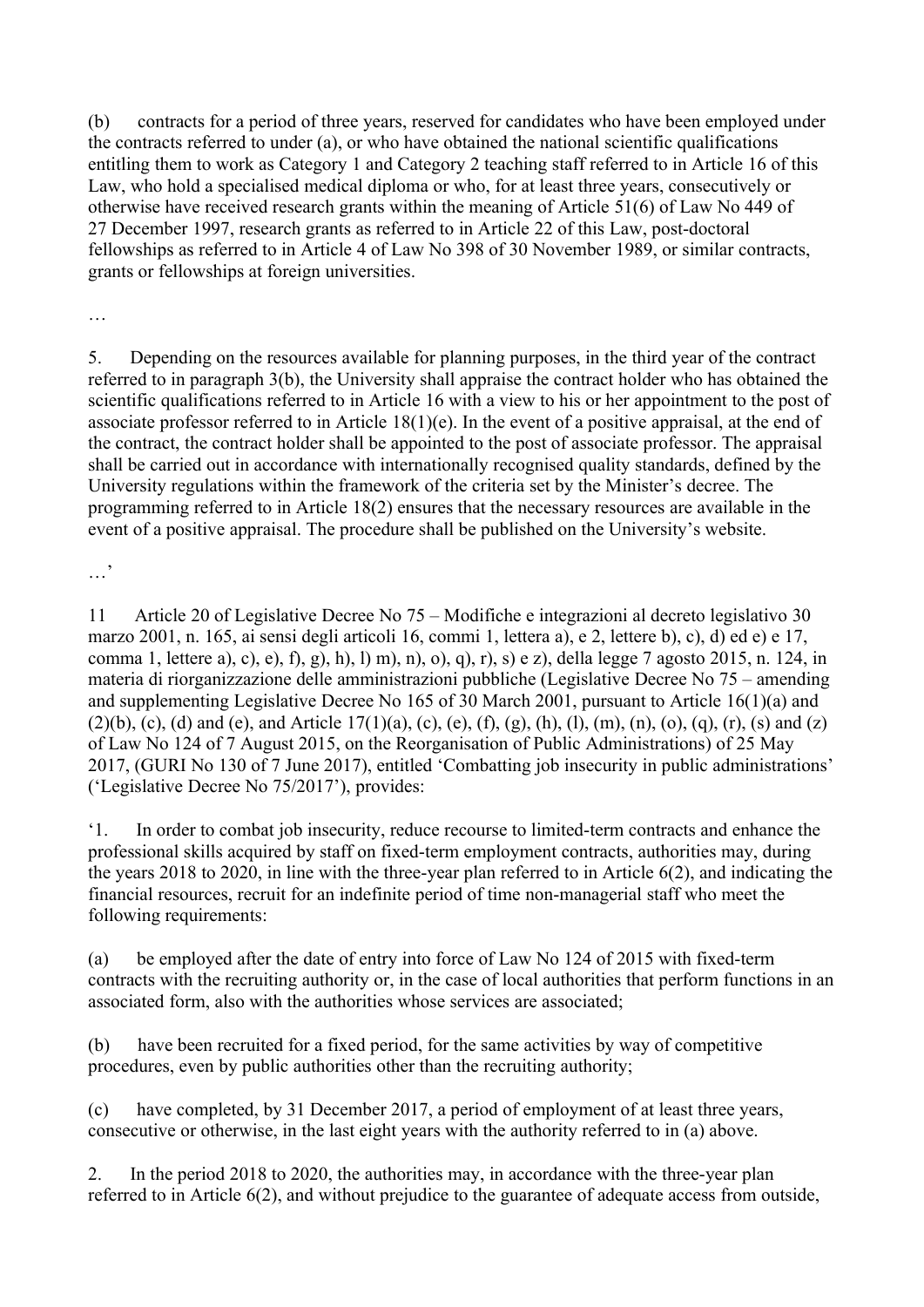after indicating the financial resources, organise competition procedures reserved, up to a maximum of 50 per cent of the available posts, for non-managerial staff who meet the following requirements:

(a) hold, after the date of entry into force of Law No 124 of 2015, a flexible employment contract with the authority organising the competition;

(b) have completed, by 31 December 2017, at least three years of contract, consecutive or otherwise, during the last eight years with the authority organising the competition.

…

8. The authorities may extend the flexible working relationships with the persons participating in the procedures referred to in paragraphs 1 and 2 until their completion, within the limits of the resources available within the meaning of Article 9(28), of Decree-Law No 78 of 31 May 2010, converted with amendments by Law No 122, of 30 July 2010.

9. This Article does not apply to the recruitment of teaching, administrative, technical and auxiliary staff (ATA) in State schools and educational establishments. … Nor does this article apply to contracts for the supply of personnel to public authorities.'

12 Article 5(4a) of decreto legislativo n. 368 – Attuazione della direttiva 1999/70/CE relativa all'accordo quadro sul lavoro a tempo determinato concluso dall'UNICE, dal CEEP e dal CES (Legislative Decree No 368 transposing Directive 1999/70/EC concerning the framework agreement on fixed-term work concluded by ETUC, UNICE and CEEP) of 6 September 2001 (GURI No 235 of 9 October 2001) ('Legislative Decree No 368/2001'), which transposes Directive 1999/70 into Italian law, provides:

'Without prejudice to the rules on successive contracts set out in the preceding paragraphs, where, as a result of a succession of fixed-term contracts for the performance of equivalent tasks, an employment relationship between the same employer and the same worker continues for an overall period of more than 36 months, including any extensions and renewals, disregarding any breaks between one contract and another, the employment relationship shall be regarded as being a relationship of indefinite duration within the meaning of paragraph 2 …'

13 That provision was reproduced, in substance, and maintained in force by Article 19 of decreto legislativo n. 81 – Disciplina organica dei contratti di lavoro e revisione della normativa in tema di mansioni, a norma dell'articolo 1, comma 7, della legge 10 dicembre 2014, n. 183 (Legislative Decree No 81 – Systematic regulation of employment contracts and revision of the legislation on employment obligations, pursuant to Article 1, paragraph 7, of Law No 183, of 10 December 2014) of 15 June 2015 (Ordinary Supplement to GURI No 144 of 24 June 2015; 'Legislative Decree No 81/2015'), entitled 'Setting the time limit and maximum duration', in force since 25 June 2015. According to that provision, once the 36-month limit is exceeded, whether it is a single contract or successive contracts concluded for the performance of functions of the same level and legal status, 'the contract is to be converted into a permanent contract as from the date on which that time limit is exceeded'.

14 However, in accordance with Article 10(4a) of Legislative Decree No 368/2001, Article 5(4a) of that legislative decree does not apply in certain cases. The contract at issue in the main proceedings is one of those cases, by virtue of Article 29(2)(d) of Legislative Decree No 81/2015, since that provision expressly provides, among the exclusions from the scope of Article 5(4a) of Legislative Decree No 368/2001, for fixed-term contracts concluded pursuant to Law No 240/2010.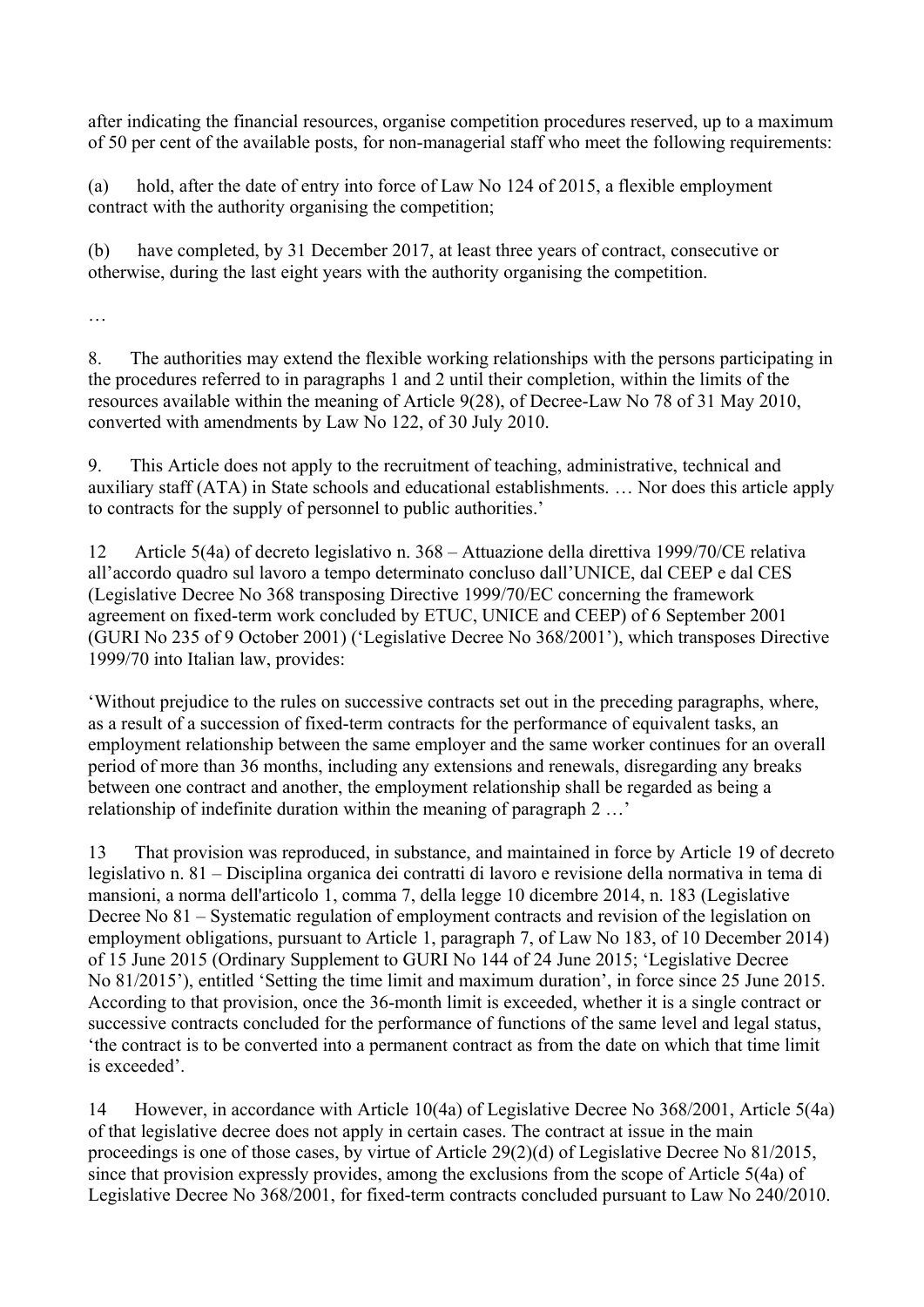15 Article 29(4) of Legislative Decree No 81/2015 states that the provisions of Article 36 of decreto legislativo n. 165 – Norme generali sull'ordinamento del lavoro alle dipendenze delle amministrazioni pubbliche (Legislative Decree No 165 laying down general rules concerning the organisation of employment in public authorities) of 30 March 2001 (Ordinary Supplement to GURI No 106 of 9 May 2001; 'Legislative Decree No 165/2001') are to remain unchanged.

16 Article 36 of Legislative Decree No 165/2001, as amended by Legislative Decree No 75/2017, entitled 'Personnel on fixed-term contracts or hired under flexible employment relationships', provides:

'1. For requirements connected with their everyday needs, public authorities shall recruit exclusively by means of employment contracts of indefinite duration …

…

5. In any event, infringement of mandatory provisions on the recruitment or employment of workers by public authorities cannot lead to the creation of employment relationships of indefinite duration with those public authorities, without prejudice to any liability or sanction which those authorities may incur. The worker concerned shall be entitled to compensation for damage suffered as a result of working in breach of mandatory provisions …

…

5c. Fixed-term employment contracts established in breach of this Article shall be deemed null and void and shall render the authority liable. Managers who act in breach of the provisions of this Article shall also be liable within the meaning of Article 21. No performance bonus may be awarded to managers who have made unlawful use of flexitime.'

# **The dispute in the main proceedings and the questions referred for a preliminary ruling**

17 On 1 December 2012, EB was employed by the University as a researcher for a period of three years on the basis of a contract concluded under Article 24(3)(a) of Law No 240/2010 (the 'Type A contract'). Such a contract may only be extended once for a maximum of two years.

18 In October 2014, EB obtained the national scientific qualification for the post of Category 2 university professor, within the meaning of Article 16 of that law, which attests that the holder has the scientific qualifications necessary to take part in certain university competitions.

19 It is common ground that, when EB was still employed, the University, in accordance with Article 24(6) of Law No 240/2010, which allows, for a period of eight years from the entry into force of that law, for researchers employed on the basis of a permanent contract, working at the University and having obtained national scientific qualifications to undergo the appraisal procedure for appointment to the post of Category 2 professor, launched such a procedure, passed by two researchers in the same field as EB who were employed on the basis of such a contract. However, EB was not entitled to undergo that appraisal on the grounds that he was employed on a fixed-term contract, even though he had the scientific qualifications.

20 Six months before the end of his contract on 1 December 2015, EB requested the extension of that contract, which was extended on 24 November 2015, with effect from 1 December 2015, for a period of two years.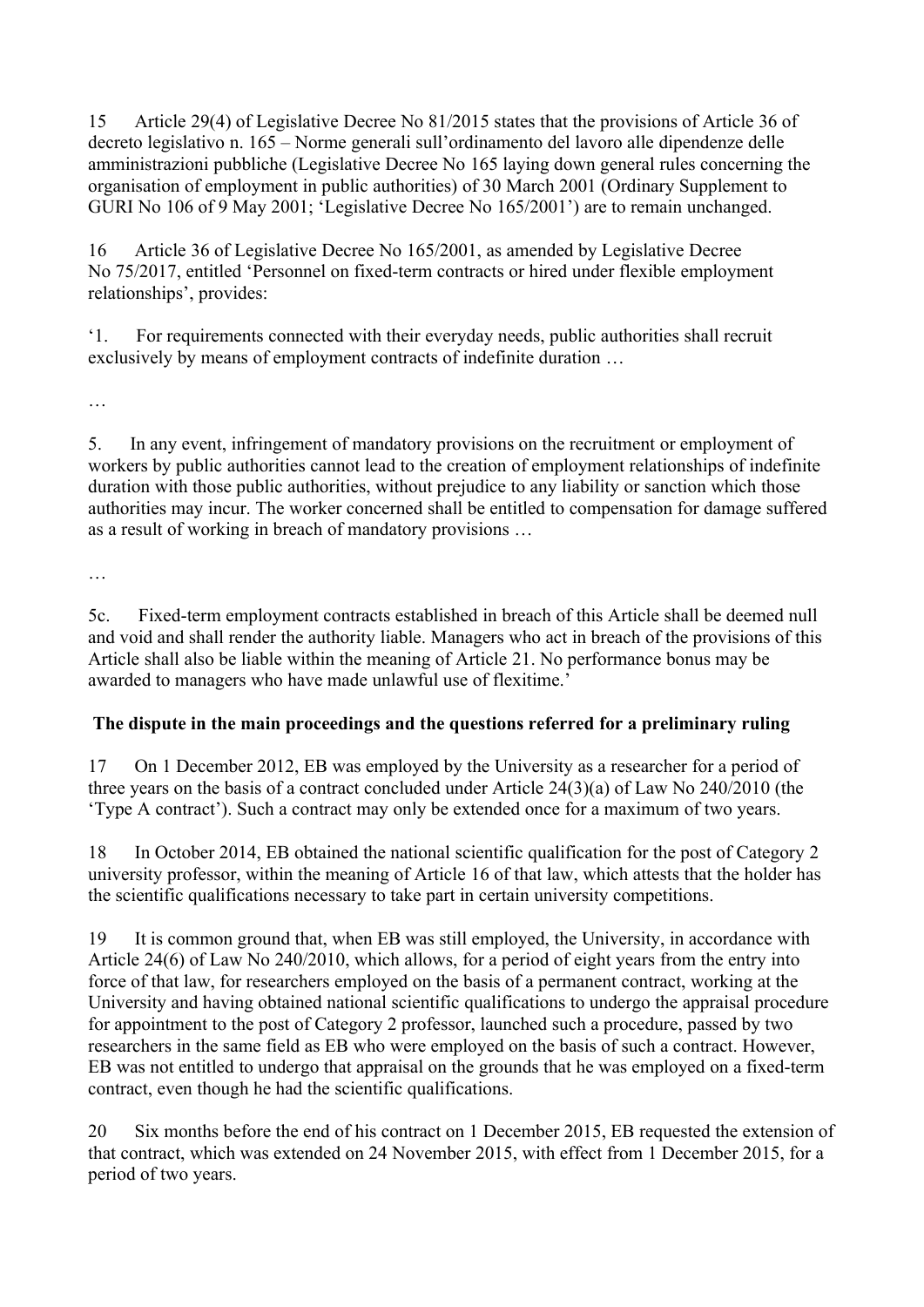21 On 8 November 2017, before the expiry of his extended contract, EB applied for the extension of his contract under Article 20(8) of Legislative Decree No 75/2017 so that his fixedterm employment relationship would be converted into an employment contract of indefinite duration. In that connection, he argued that that provision also applies to university teaching staff. In addition, EB sought the implementation, as from 2018, of the employment stabilisation procedure provided for in Article 20(1) thereof.

22 By a note dated 21 November 2017, the University rejected EB's claims, arguing, first, that Article 20(8) of Legislative Decree No 75/2017 did not apply to university researchers hired under a fixed-term contract, and, second, that Article 29 of Legislative Decree No 81/2015 did not allow recourse to a procedure provided for the recruitment of researchers under a contract of indefinite duration.

23 EB brought an action before the referring court not only against that decision, but also sought the annulment of Circular No 3/2017 adopted by the Ministro per la semplificazione e la pubblica amministrazione (Minister for Simplification and Public Administration), according to which Legislative Decree No 75/2017 did not apply to researchers recruited under a fixed-term employment contract. In addition, he asked the University to grant him the right to be hired on a permanent basis or to be allowed to undergo the appraisal procedure in order to be appointed to the post of associate professor pursuant to Article 24(5) of Law No 240/2010.

24 In support of his action, EB submits, inter alia, that Article 20 of Legislative Decree No 75/2017 must be interpreted as also applying to employment relationships covered by public law and, therefore, to the employment relationship of Type A researchers, since the framework agreement precludes a different interpretation, such as that applied by Circular No 3/2017.

25 EB also submits that the exclusion of his contract from the rule providing for the automatic conversion of a fixed-term contract extended for more than 36 months into a contract of indefinite duration – an exclusion contained in Article 29(2)(d) of Legislative Decree No  $81/2015 -$  is incompatible with the framework agreement, in so far as there are no objective reasons for a researcher to be employed on a fixed-term contract, in particular where that employment extends for a period of more than three years, which was exactly the situation of the applicant in the main proceedings.

26 EB also argues that, by not allowing researchers recruited on fixed-term contracts, who, like himself, have obtained the academic qualifications required for appointment to the post of 'associate professor', to undergo the assessment with a view to appointment to an associate professorship, Article 24(3) of Law No 240/2010 is contrary to the principle of non-discrimination set out in Clause 4 of the framework agreement.

27 Finally, EB relies on the principle of equivalence, according to which, in the absence of a national rule that is more favourable to the category of researchers to which he belongs, the provisions relating to the private sector – such as those that provide for the automatic conversion of a fixed-term employment contract extended beyond 36 months into a permanent contract – should be applied, as well as the provisions applicable to categories of fixed-term workers in the public sector who, like school teachers, may benefit from some form of stabilisation of their employment relationship through appropriate procedures, in accordance with Article 20 of Legislative Decree No 75/2017.

28 The University, in turn, observes that Article 20 of Legislative Decree No 75/2017 does not apply to university researchers, by virtue of the provisions set out in Article 3(2) of Legislative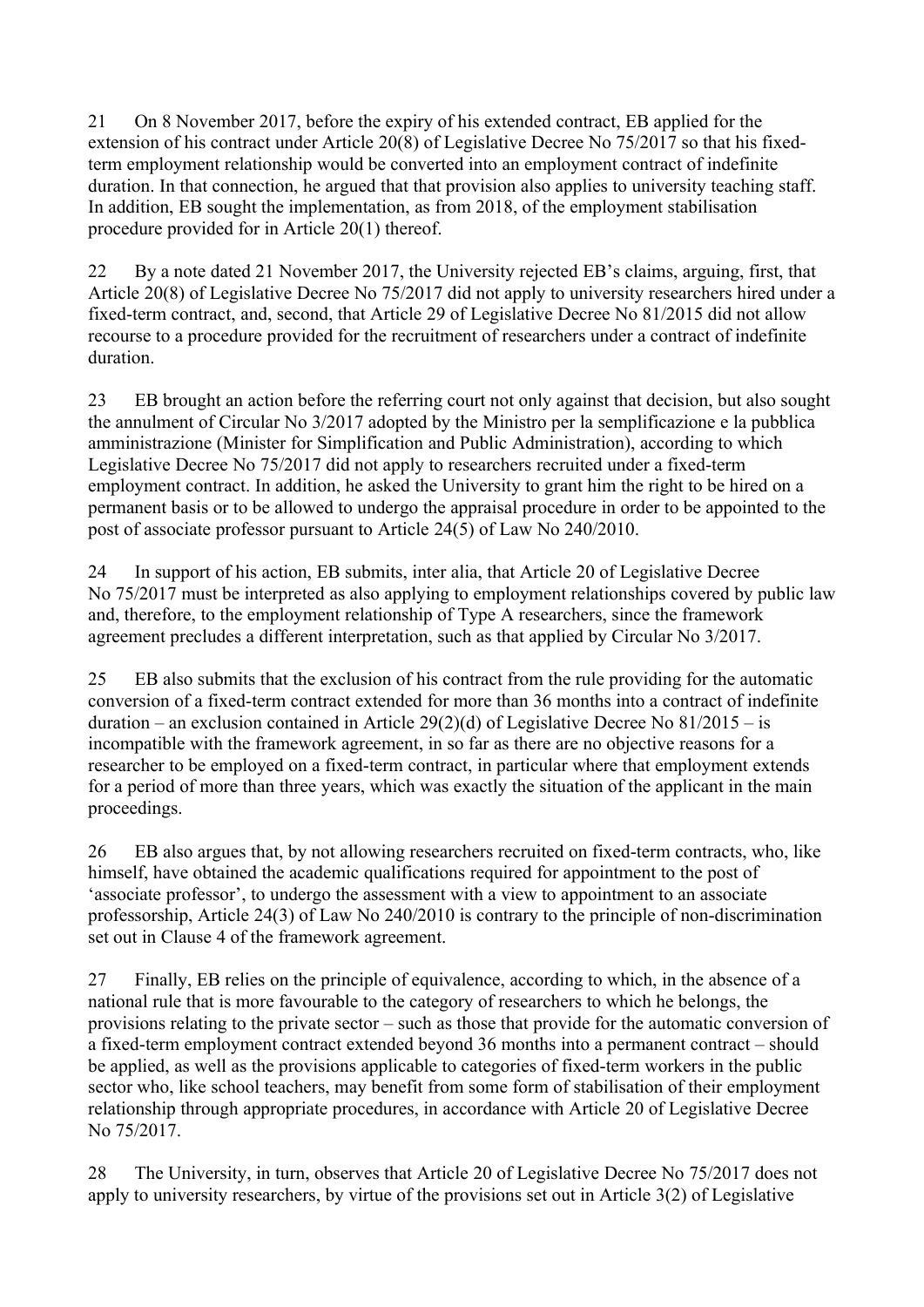Decree No 165/2001. In that connection, it argues that that provision does not give rise to discrimination in relation to other researchers who do not fall within the category of staff employed by the public sector.

29 The University also notes that the difference in treatment between the categories referred to in Article 24(3)(a) and (b) of Law No 240/2010 is justified, given that the researchers concerned by that provision under (b) have more experience.

30 The referring court considers that, as regards researchers recruited under a Type A contract referred to in Article 24(1) and (3)(a) of Law No 240/2010, the use of such fixed-term contracts may be abusive, and it questions whether the exclusion, deriving from Article 29(2)(d) of Legislative Decree No 81/2015, of the possibility of converting a contract, such as the one concluded between EB and the University, into a contract of indefinite duration is compatible with Clause 5 of the framework agreement. It refers, in that regard, in particular to the judgment of 14 September 2016 in *Martínez Andrés and Castrejana López* (C-184/15 and C-197/15, EU:C:2016:680), in which the Court established that the prohibition on converting a fixed-term employment contract into a contract of permanent duration is compatible with the framework agreement only if it is possible to have recourse to some other effective measure in order properly to penalise the abuse of successive fixed-term contracts.

31 According to the national court, there is no such alternative measure, since the compensation for damage which the applicant in the main proceedings could obtain is limited to the payment of a lump sum which is not proportionate to the actual extent of the damage suffered. In those circumstances, EB is in a situation in which the domestic legal order does not provide for any form of sanction for the abuse of fixed-term contracts, as was the case in the judgment of 25 October 2018, *Sciotto* (C-331/17, EU:C:2018:859).

32 Furthermore, the referring court questions the compatibility of Article 24(1) and (3)(a) of Law No 240/2010 with the framework agreement, in so far as that provision limits the duration of researchers' contracts to three years, with a possible extension of two years, thus allowing indiscriminate recourse to fixed-term contracts, whereas the renewal of such a contract should be justified by objective reasons.

33 It is under those circumstances that the Tribunale amministrativo regionale per il Lazio (Regional Administrative Court, Lazio, Italy) stayed the proceedings and referred the following questions for a preliminary ruling:

'(1) Although there is no general obligation on Member States to provide for the conversion of fixed-term employment contracts into contracts of indefinite duration, does Clause 5 of the framework agreement … headed 'Measures to prevent abuse', preclude, also in the light of the principle of equivalence, national legislation, such as that laid down in Article 29(2)(d) and [Article 29(4)] of Legislative Decree No 81 of 15 June 2015 and Article 36(2) and (5) Legislative Decree No 165 of 30 March 2001, which does not allow in respect of university researchers employed on a three-year fixed-term contract, which may be extended for two years pursuant to Article 24(3)(a) of Law [No 240/2010], the subsequent establishment of a relationship of indefinite duration?

(2) Although there is no general obligation on Member States to provide for the conversion of fixed-term employment contracts into contracts of unlimited duration, does Clause 5 of the framework agreement … headed 'Measures to prevent abuse', preclude, also in the light of the principle of equivalence, national legislation, such as that laid down in Article 29(2)(d) and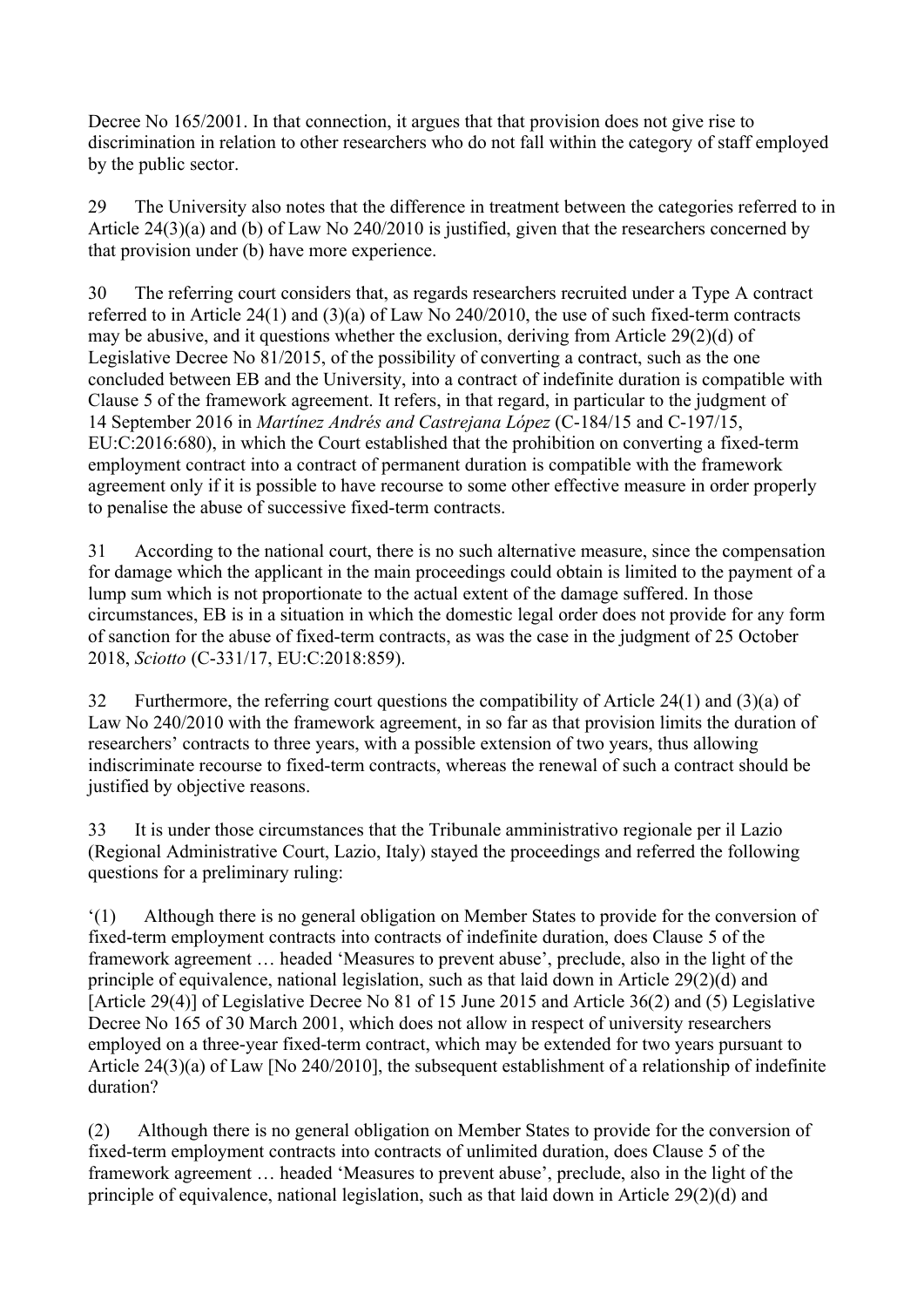[Article 29(4)] of Legislative Decree No 81 of 15 June 2015 and Article 36(2) and (5) Legislative Decree No 165 of 30 March 2001, from being applied by the national courts of the Member [State] concerned in such a way that a right to maintain the employment relationship is granted to persons employed by public authorities under a flexible employment contract governed by the rules of employment law, but that right is not conferred, in general, on staff employed on fixed-term contracts by those authorities under administrative law, and (as a result of the above provisions of national law) no other effective measure is available under the national legal system to penalise such abuse with regard to workers?

(3) Although there is no general obligation on Member States to provide for the conversion of fixed-term employment contracts into contracts of unlimited duration, does Clause 5 of the framework agreement …, headed 'Measures to prevent abuse', preclude …, also in the light of the principle of equivalence, national legislation such as that laid down in Article 24(1) and (3) of Law [No 240/2010] which provides for the conclusion and extension for a total period of five years (three years and a possible extension of two years) of fixed-term contracts between researchers and universities, making the conclusion of the contract subject to the availability of "the resources for planning for the purposes of carrying out research, teaching, non-curricular activities and student service activities" and also making extension of the contract subject to a "positive appraisal of the teaching and research activities carried out", without laying down objective and transparent criteria for determining whether the conclusion and renewal of those contracts actually meet a genuine need and whether they are capable of achieving the objective pursued and are necessary for that purpose, and therefore entails a specific risk of abusive use of such contracts, thus rendering them incompatible with the purpose and practical effect of the framework agreement?'

## **Consideration of the questions referred**

### *Admissibility*

34 The University submits that the questions referred for a preliminary ruling are manifestly inadmissible. First, they are purely hypothetical and clearly irrelevant to the resolution of the dispute in the main proceedings, since it is clear from the order for reference that the national court has no doubts as to the interpretation to be given to the national legislation at issue in the main proceedings. Second, that court did not set out the reasons which led it to question the interpretation of EU law, which would not only contravene Article 94 of the Court's Rules of Procedure, so that those questions should also be considered inadmissible on that basis, but would also violate the University's rights of defence.

35 In that regard, it must be recalled that, in the context of the cooperation between the Court of Justice and the national courts provided for in Article 267 TFEU, it is solely for the national court before which a dispute has been brought, and which must assume responsibility for the subsequent judicial decision, to determine in the light of the particular circumstances of the case both the need for a preliminary ruling in order to enable it to deliver judgment and the relevance of the questions which it submits to the Court of Justice. Consequently, where the questions referred concern the interpretation of EU law, the Court is in principle required to give a ruling (judgment of 25 November 2020, *Sociálna poisťovňa*, C-799/19, EU:C:2020:960, paragraph 43 and the case-law cited).

36 Those questions referred by a national court in the factual and legislative context which that court is responsible for defining, and the accuracy of which is not a matter for the Court to determine, enjoy a presumption of relevance. The Court may refuse to rule on a question referred by a national court only where it is quite obvious that the interpretation of EU law or the assessment of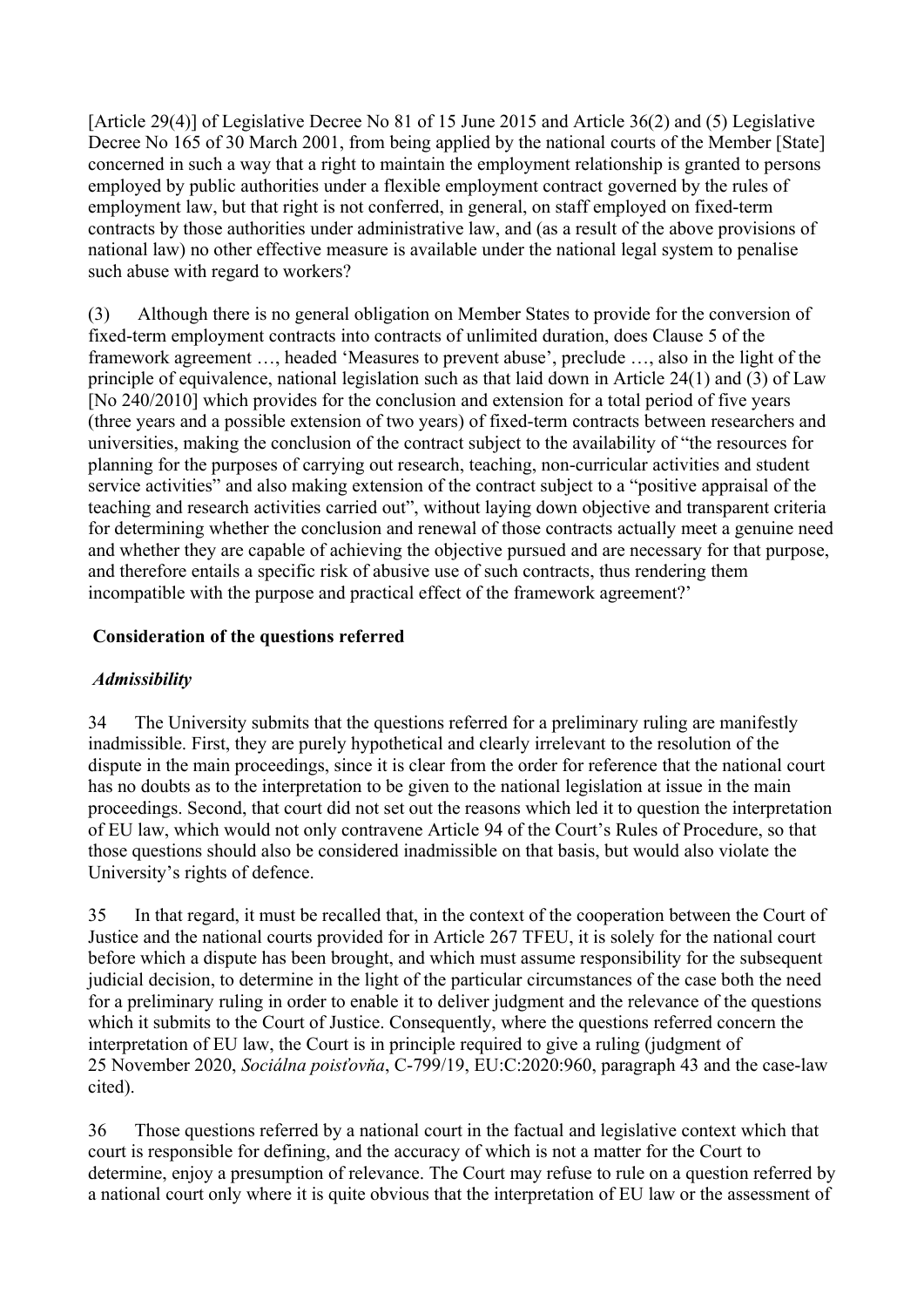its validity that is sought bears no relation to the actual facts of the main action or its purpose, where the problem is hypothetical, or where the Court does not have before it the factual or legal material necessary to give a useful answer to the questions submitted to it and to understand the reasons for the referring court's view that it needs answers to those questions in order to rule in the dispute before it (judgment of 2 February 2021, *Consob*, C-481/19, EU:C:2021:84, paragraph 29 and the case-law cited).

37 In the present case, it should be observed, in the first place, that the reference for a preliminary ruling meets the criteria laid down in Article 94 of the Rules of Procedure. That request provides the necessary clarifications as regards the relevant facts and the subject matter of the main proceedings. It also refers to the tenor of the provisions of national law, which, according to the referring court, may be applicable to the case in the main proceedings. The referring court also mentions, on the one hand, the reasons for its uncertainty regarding the interpretation of Directive 2008/94 and, on the other, the relationship between certain provisions of EU law and the national legislation which it considers to be applicable to the dispute in the main proceedings. That information is also required to permit the Italian Government and other interested parties to submit observations pursuant to Article 23 of the Statute of the Court, as evidenced, in particular, by the observations lodged by the University.

38 In the second place, it is clear from that information that the referring court has shown the relationship between the requested interpretation of the framework agreement and the actual facts and purpose of the dispute in the main proceedings. Furthermore, in the light of that information, it must be held that the questions put to the Court of Justice are not hypothetical and that the Court has all the factual or legal material necessary to give a useful answer to those questions.

39 In those circumstances, the questions referred are admissible.

# *Substance*

40 As a preliminary point, it must be observed that, by its first two questions, the national court asks whether the absence of measures to penalise the abuse of fixed-term contracts, such as those at issue in the main proceedings, is compatible with Clause 5 of the framework agreement. The third question asks whether that provision precludes the use of such fixed-term contracts on the grounds that that is abusive.

41 Since the examination of the need for measures to sanction abuse of fixed-term contracts presupposes the existence of such abuse, the third question for a preliminary ruling must be examined first.

# *The third question*

42 By its third question, the national court is asking, in essence, whether Clause 5 of the framework agreement must be interpreted as precluding national legislation under which, as regards the recruitment of university researchers, provides for the conclusion of fixed-term contracts for a period of three years, with the only possibility of extension, for a maximum period of two years, making the conclusion of such contracts subject to the condition that resources are available 'for planning for the purposes of carrying out research, teaching, non-curricular activities and student service activities', and making the extension of those contracts conditional on the 'positive appraisal of the teaching and research activities carried out' without, however, defining objective and transparent criteria in order to ascertain whether the conclusion and renewal of such contracts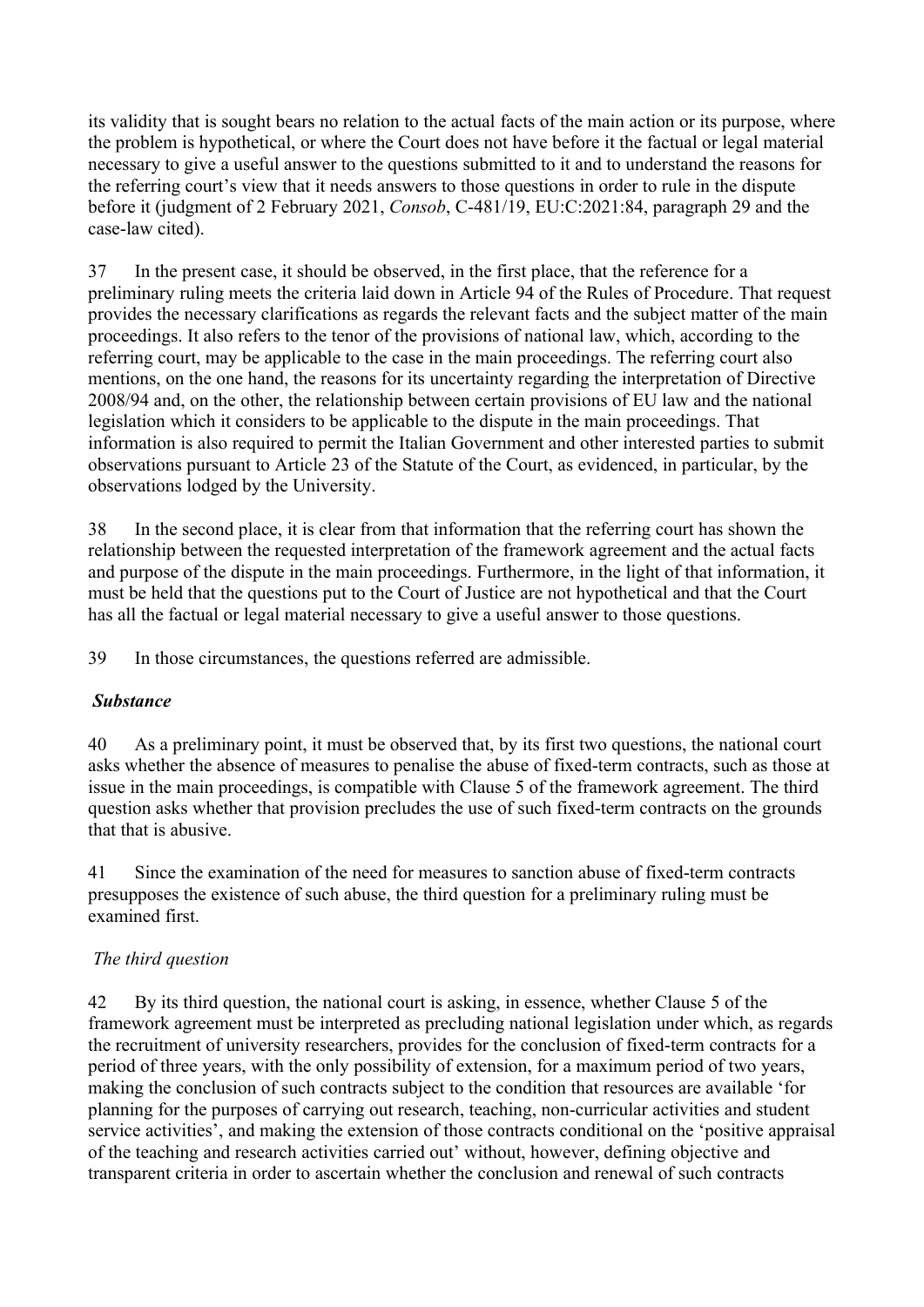actually meet a genuine need, that they are likely to achieve the objective pursued and are necessary to that end.

43 The third question therefore covers two issues: the conclusion of the contract at issue in the main proceedings, and the extension of that contract.

44 In that regard, it must be recalled that Article 24(3) of Law No 240/2010 provides for two types of contract for university researchers, thereby replacing the previous rules which had granted such persons a permanent post after the successful completion of an initial trial period of three years, namely, Type A contracts on the one hand and, on the other, the contracts referred to in Article 24(3)(b) of Law No 240/2010 ('Type B contract'). The latter are also concluded for a period of three years.

45 While it is true that the selection procedure leads, for both categories of university researchers, to the conclusion of a fixed-term contract, namely for a period of three years, it is apparent from the reference for a preliminary ruling that there are, however, differences between those types of contract.

46 The conclusion of a Type A contract depends on the existence of resources available to carry out research, teaching, further education and student services activities. Such a contract may be extended once for a period of two years, after a positive appraisal of the scientific activity performed by the person concerned. On the other hand, a Type B contract cannot be extended, but the researcher concerned has the opportunity, at the end of that period and depending on the outcome of an appropriate appraisal, of being appointed to a post as an associate professor, such a post being of indefinite duration.

47 The conditions of access to the university researcher contract are also different. For Type A contracts, it is sufficient to hold doctorate, an equivalent university degree or specialist medical diploma. For Type B contracts, it is necessary to have worked as a researcher in accordance with Article 24(3)(a) of Law No 240/2010, to have obtained accreditation as a Category 1 or Category 2 professor, to have completed a period of medical training or to have spent at least three years at different universities with research grants or scholarships.

48 Therefore, the fact of having concluded a Type A contract allows access to a Type B contract. A university researcher can thus continue his or her academic career by moving from a Type A contract to a Type B contract, which will then give him or her the opportunity to be appointed to the post of associate professor. Such an appointment depends, however, on the outcome of an appropriate appraisal and, therefore, is not automatic.

49 It follows that the fundamental difference between the two categories of university researchers now provided for lies in the fact that the researchers referred to in Article 24(3)(a) of Law No 240/2010 do not have direct access, as part of their career, to the post of associate professor, whereas those referred to in Article 24(3)(b) do have direct access.

50 In the present case, EB was hired after successfully completing a selection procedure organised under Article 24 of Law No 240/2010 and, therefore, as a result of a positive appraisal taking into account the 'resources for planning for the purposes of carrying out research, teaching, non-curricular activities and student service activities', as required by subparagraph 3(a) thereof.

51 It must be recalled that, according to Clause 1 of the framework agreement, the purpose of that agreement is, first, to improve the quality of fixed-term work by ensuring the application of the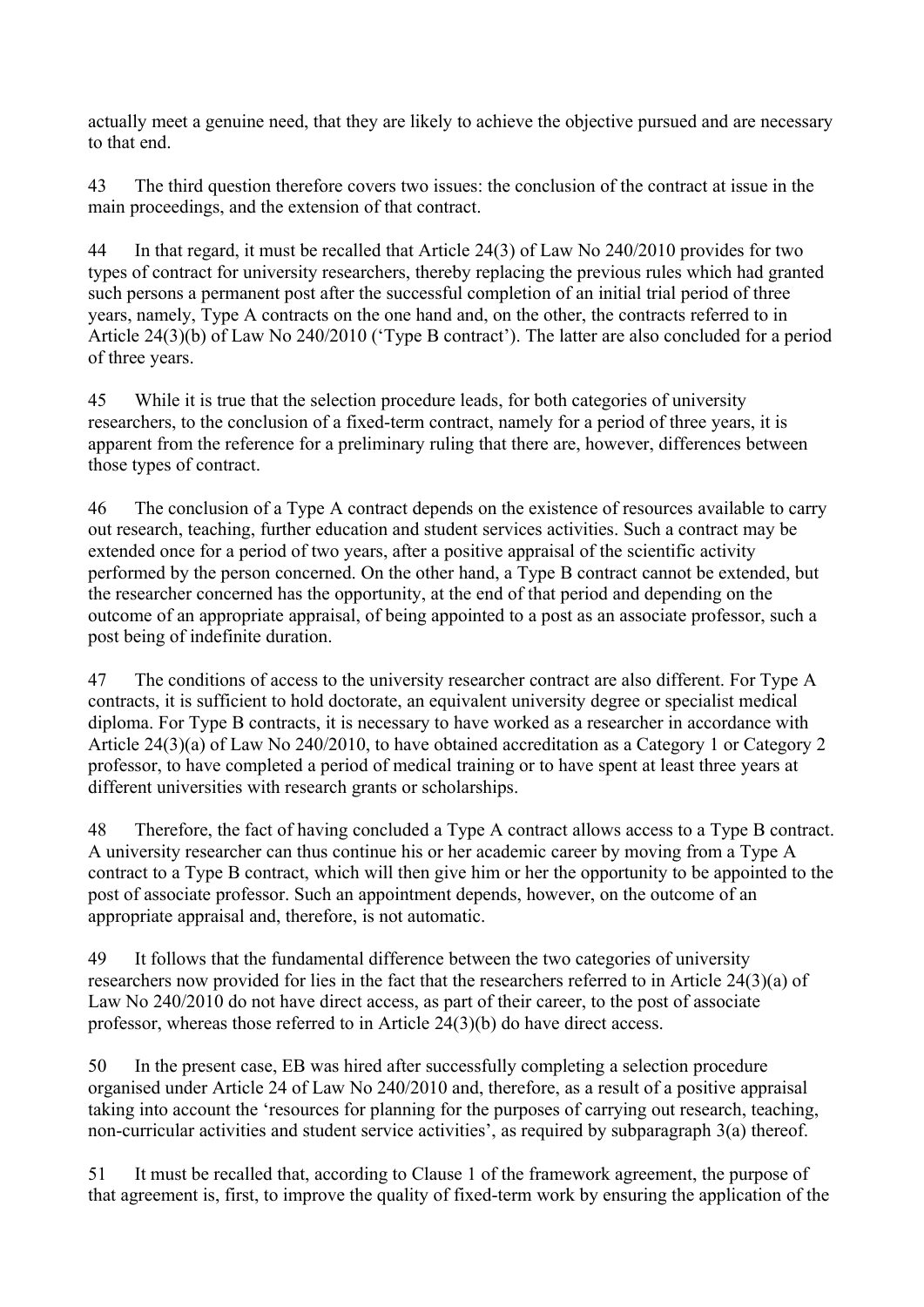principle of non-discrimination and, second, to establish a framework to prevent abuse arising from the use of successive fixed-term employment contracts or relationships.

52 However, it is clear from the wording of Clause 5 of the framework agreement and from settled case-law that that clause is applicable solely when there are successive fixed-term employment contracts or relationships (judgments of 22 January 2020, *Baldonedo Martín*, C-177/18, EU:C:2020:26, paragraph 70, and of 19 March 2020, *Sánchez Ruiz and Others*, C-103/18 and C-429/18, EU:C:2020:219, paragraph 56 and the case-law cited), so that a contract which is the very first or only fixed-term employment contract does not fall within the scope of Clause 5(1) of the framework agreement (see, to that effect, judgment of 11 February 2021, *M.V. and Others (Successive fixed-term employment contracts in the public sector)*, C-760/18, EU:C:2021:113, paragraph 38 and the case-law cited). In that context, the Court also pointed out that the framework agreement does not require Member States to adopt a measure requiring every first or single fixedterm employment contract to be justified by an objective reason (judgment of 3 July 2014, *Fiamingo and Others*, C-362/13, C-363/13 and C-407/13, EU:C:2014:2044, paragraph 57).

53 Therefore, the conclusion of a fixed-term contract, such as the Type A contract, is not, as such, covered by Clause 5(1) of the framework agreement and thus does not fall within the scope of that provision.

54 However, that provision is applicable where a Type A contract is extended for a maximum period of two years, as provided for in Article 24(3)(a) of Law No 240/2010, since in that case there are two successive fixed-term contracts.

55 In that regard, it must be observed that the purpose of Clause 1 of the framework agreement is to implement one of the objectives of that agreement, namely to place limits on successive recourse to fixed-term employment contracts or relationships, regarded as a potential source of abuse to the detriment of workers, by laying down as a minimum a number of protective provisions designed to prevent the status of employees from being insecure (judgment of 11 February 2021, *M.V. and Others (Successive fixed-term employment contracts in the public sector)*, C-760/18, EU:C:2021:113, paragraph 36 and the case-law cited).

56 Therefore, Clause 5(1) of the framework agreement requires, with a view to preventing misuse of successive fixed-term employment contracts or relationships, the effective and binding adoption by Member States of at least one of the measures listed in that provision, where their domestic law does not already include equivalent legal measures. The measures listed in Clause 5(1)(a) to (c), of which there are three, relate, respectively, to objective reasons justifying the renewal of such employment contracts or relationships, the maximum total duration of successive fixed-term employment contracts or relationships, and the number of renewals of such contracts or relationships (judgment of 11 February 2021, *M.V. and Others (Successive fixed-term employment contracts in the public sector)*, C-760/18, EU:C:2021:113, paragraph 54 and the caselaw cited).

57 The Member States enjoy a certain discretion in that regard since they have the choice of relying on one or more of the measures listed in Clause 5(1)(a) to (c) of the framework agreement, or on existing equivalent legal measures, while taking account of the needs of specific sectors and/or categories of workers (judgment of 11 February 2021, *M.V. and Others (Successive fixedterm employment contracts in the public sector)*, C-760/18, EU:C:2021:113, paragraph 55 and the case-law cited).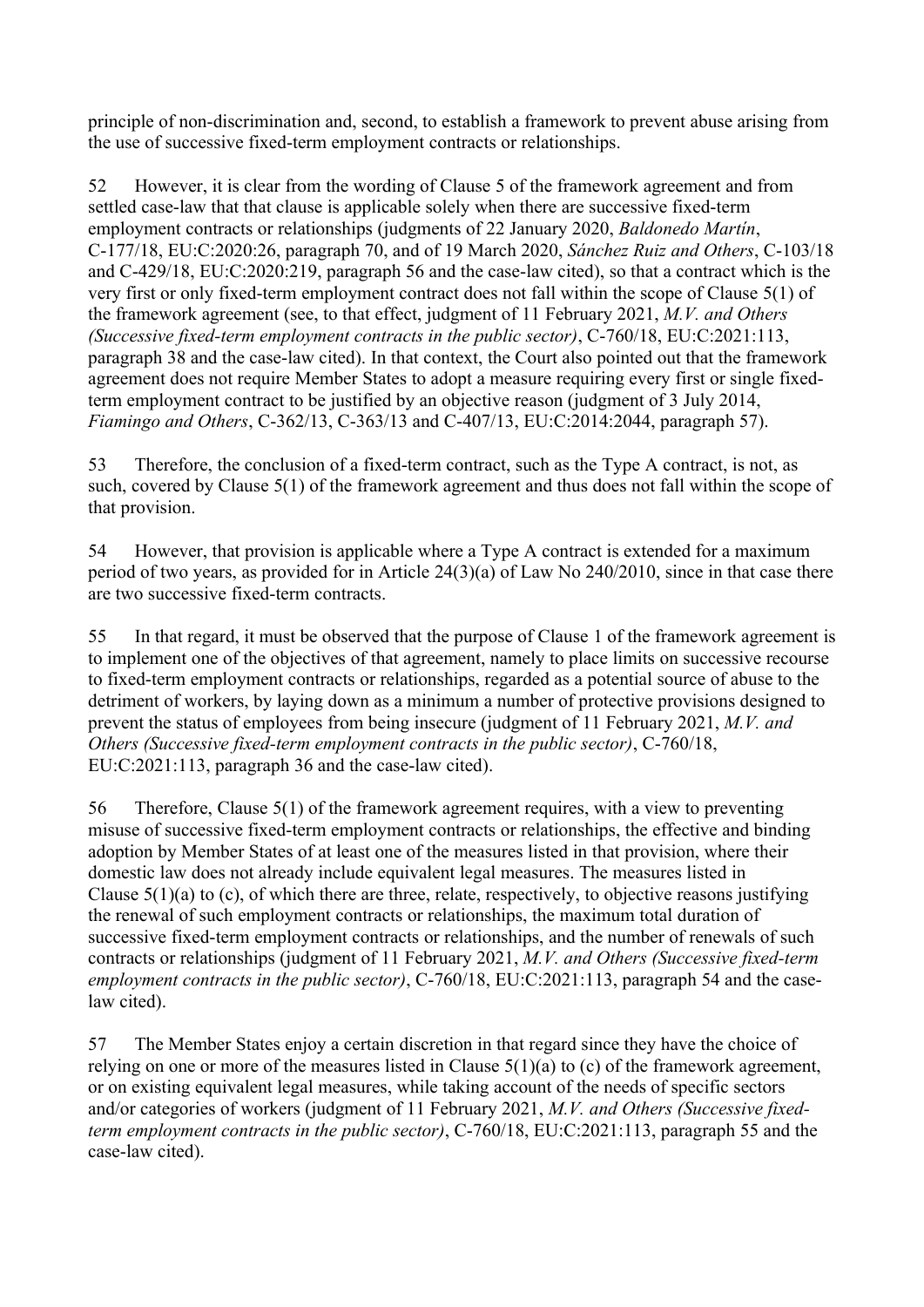58 In that way, Clause 5(1) of the Framework Directive assigns to the Member States the general objective of preventing such abuse, while leaving to them the choice as to how to achieve it, provided that they do not compromise the objective or the practical effect of the framework agreement (judgment of 11 February 2021, *M.V. and Others (Successive fixed-term employment contracts in the public sector),* C-760/18, EU:C:2021:113, paragraph 56 and the case-law cited).

59 In the present case, it should be noted that Article 24(3)(a) of Law No 240/2010 establishes not only a limit on the maximum duration of the fixed-term contract of university researchers belonging to the category to which EB belongs, but also on the possible number of renewals of that contract. More specifically, as regards the Type A contract, that law sets the maximum duration of the contract at three years and allows only one extension, which is limited to a period of two years.

60 Article 24(3) of Law No 240/2010 therefore contains two of the measures indicated in Clause 5(1) of the framework agreement, namely limits on the maximum total duration of fixedterm contracts and the number of possible renewals. The referring court has not pointed to any evidence which might suggest that these measures would be insufficient to prevent abuse of fixedterm contracts with regard to Type A contracts.

61 Admittedly, the referring court observes, relying on the judgments of 14 September 2016, *Martínez Andrés and Castrejana López* (C-184/15 and C-197/15, EU:C:2016:680), and of 25 October 2018, *Sciotto* (C-331/17, EU:C:2018:859), that the national legislation at issue in the main proceedings does not contain objective and transparent criteria which make it possible to determine, first, whether the conclusion and extension of Type A contracts are justified by genuine needs of a temporary nature and, second, whether they are such as to satisfy those needs, and whether they are implemented in a proportionate manner.

62 However, in that connection, it must be observed, first, that, unlike the circumstances in the cases giving rise to the judgments of 14 September 2016, *Martínez Andrés and Castrejana López* (C-184/15 and C-197/15, EU:C:2016:680), as well as of 25 October 2018, *Sciotto* (C-331/17, EU:C:2018:859), the national legislation applicable to the dispute in the main proceedings contains measures which correspond to those provided for in Clause 5(1)(b) and (c) of the framework agreement.

63 In those judgments, the problem of establishing whether the renewal of the fixed-term contracts at issue in those cases was justified by objective reasons, within the meaning of Clause 5(1)(a) of the framework agreement including the need to cover genuine and temporary needs, arose solely because of the absence of measures falling within the two categories of measures referred to in paragraph 59 of the present judgment, which are, however, provided for in Article 24(3)(a) of Law No 240/2010. Therefore, the fact that the national legislation at issue in the main proceedings does not contain any details as to the genuine and temporary nature of the needs to be met by recourse to fixed-term contracts, which was relied on by the national court, is irrelevant.

64 Second, it must be recalled that, in those judgments, the workers concerned had no indication as to the duration of their employment relationship. By contrast, in the present case, persons entering into a Type A contract, such as that between EB and the University, are informed, even before signing the contract, that the employment relationship may not last more than five years.

65 As regards the benefit of stability of employment for a worker, that is, of course, as is clear from the second paragraph of the preamble to the framework agreement, conceived as a major element of protection for workers, whereas only in certain circumstances are fixed-term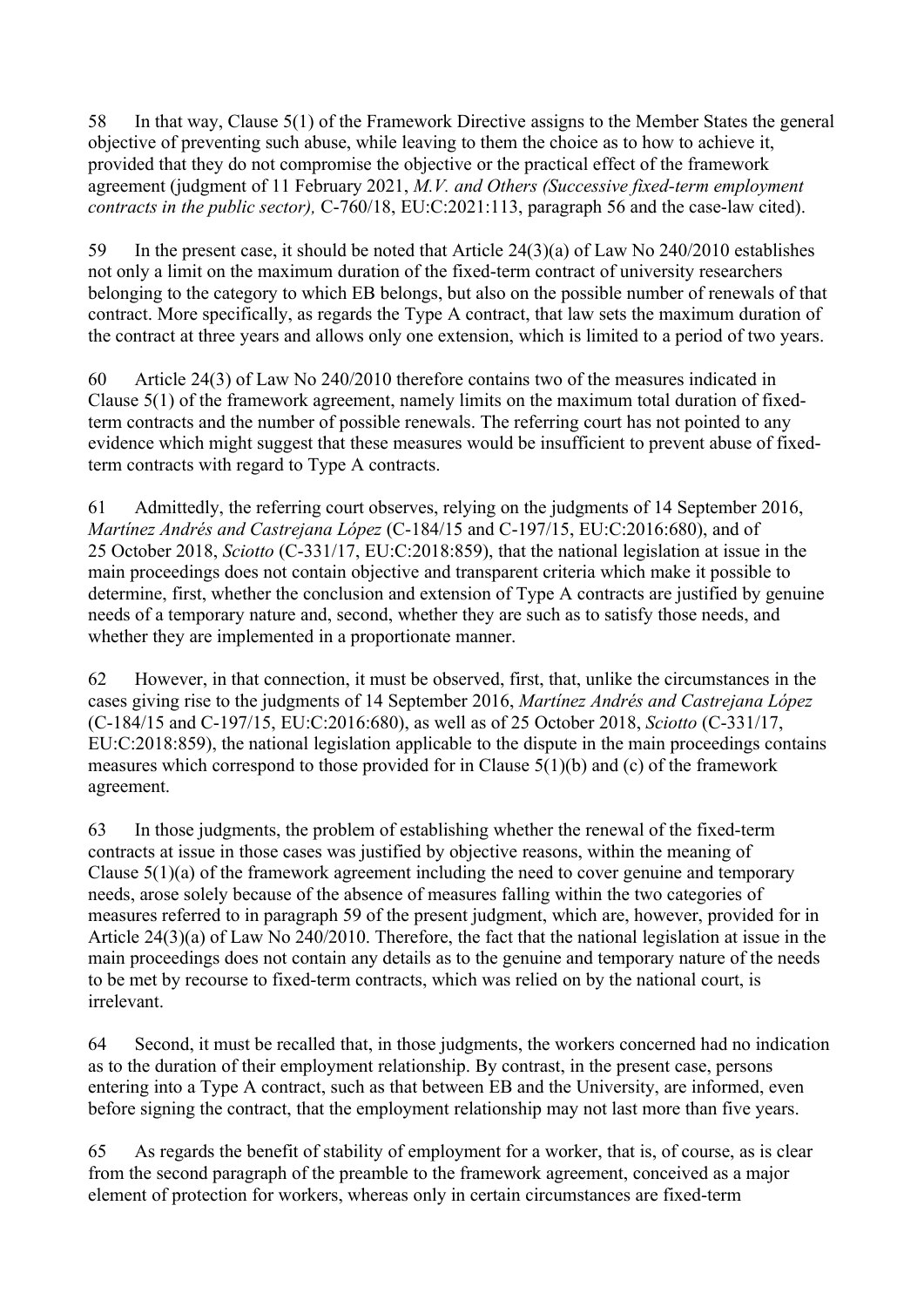employment contracts likely to meet the needs of both employers and workers (judgment of 11 February 2021, *M.V. and Others (Successive fixed-term employment contracts in the public sector)*, C-760/18, EU:C:2021:113, paragraph 48 and the case-law cited).

66 However, the termination of the effects of a fixed-term researcher's contract, such as that of EB, engaged under a Type A employment contract, does not necessarily lead to job instability, as it allows the worker concerned to acquire the necessary qualifications to obtain a Type B contract, which may, in turn, lead to an employment relationship of indefinite duration as an associate professor.

67 Third, it should be noted that the fact that universities have a constant need to employ university researchers, as appears from the national rules in question, does not mean that that need could not be met by having recourse to fixed-term employment contracts.

68 The post of researcher appears to be intended as the first step in a scientist's career, the researcher being destined, in any case, to move on to another position, namely a teaching position, first as an associate professor and then as a full professor.

69 Furthermore, with regard to the fact that the two-year extension of Type A contracts is conditional on the positive evaluation of the teaching and research activities carried out, the 'particular needs' of the sector concerned may reasonably consist, in the field of scientific research, in the need to ensure the career development of individual researchers on the basis of their respective merits, which must therefore be evaluated. Therefore, a provision which would oblige a university to conclude a contract of indefinite duration with a researcher, irrespective of the evaluation of the results of his or her scientific activities, would not meet the above requirements.

70 Finally, the principle of equivalence, which was invoked on several occasions by the referring court in its decision and by EB himself, refers to the need to ensure judicial protection of rights conferred by the EU legal order which is not less favourable than that provided for comparable rights which have their origin in national law alone. Therefore, that principle is not applicable in the present case, since that need only concerns provisions which have as their object rights conferred by the legal order of the European Union (see, to that effect, judgment of 7 March 2018, *Santoro*, C-494/16, EU:C:2018:166, paragraphs 39 and 40).

71 In the light of all the foregoing considerations, the answer to the third question is that Clause 5 of the framework agreement must be interpreted as not precluding national legislation under which provision is made, in respect of the recruitment of university researchers, for the conclusion of a fixed-term contract for a period of three years, with a single possibility of extension, for a maximum period of two years, by making the conclusion of such contracts subject, first, to the condition that resources are available 'for planning for the purposes of carrying out research, teaching, non-curricular activities and student service activities', and, second, that such contracts are extended on condition that there is a 'positive appraisal of the teaching and research activities carried out', without it being necessary for those rules to define objective and transparent criteria making it possible to verify that the conclusion and renewal of such contracts do indeed meet a genuine need, and that they are likely to achieve the objective pursued and are necessary for that purpose.

# *The first and second questions*

72 As mentioned in paragraph 40 of the present judgment, the first and second questions refer to measures intended to penalise the abuse of fixed-term contracts.